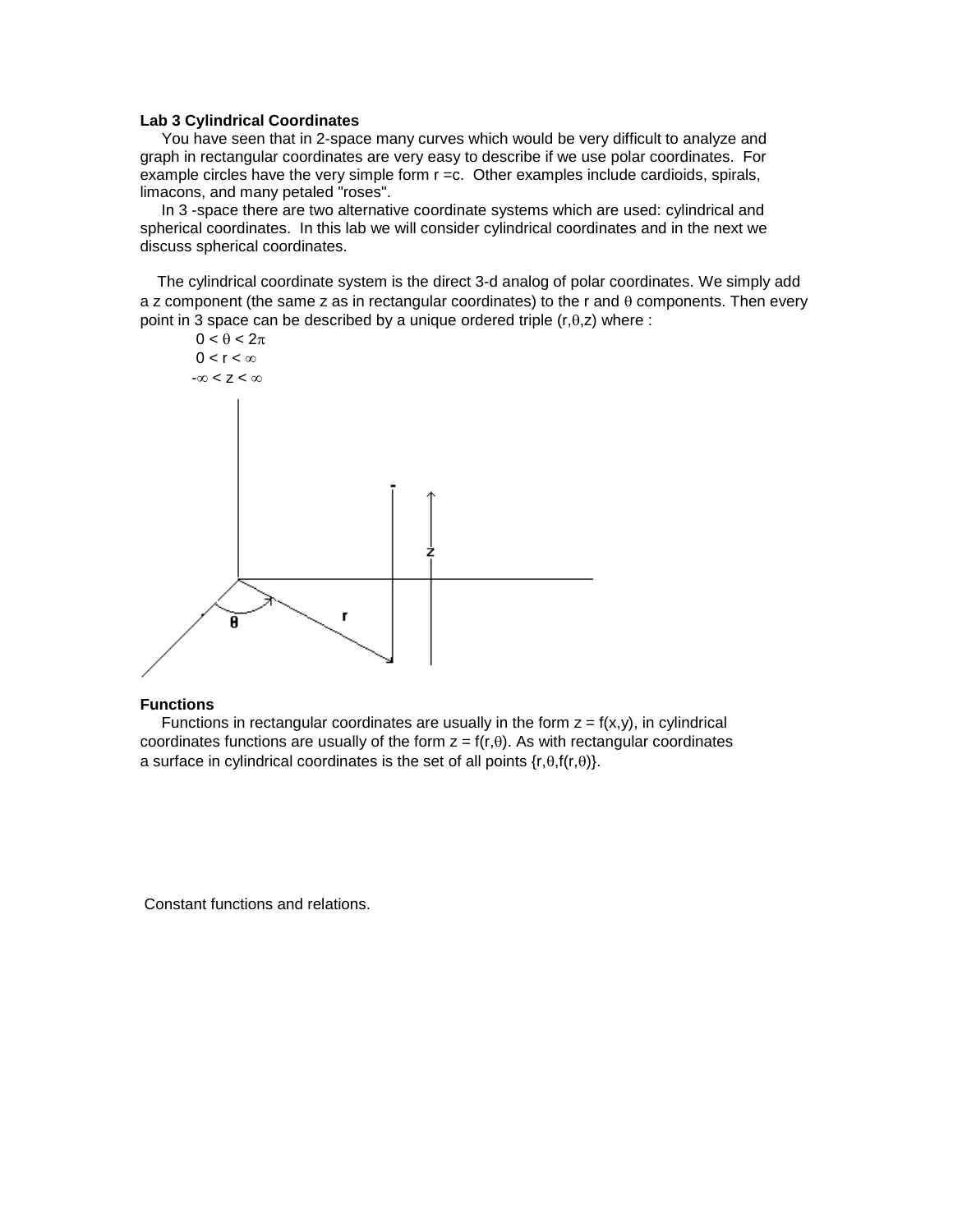



Recall in polar coordinates  $\theta = c$  is a line. Translating a line in the z direction sweeps out a plane.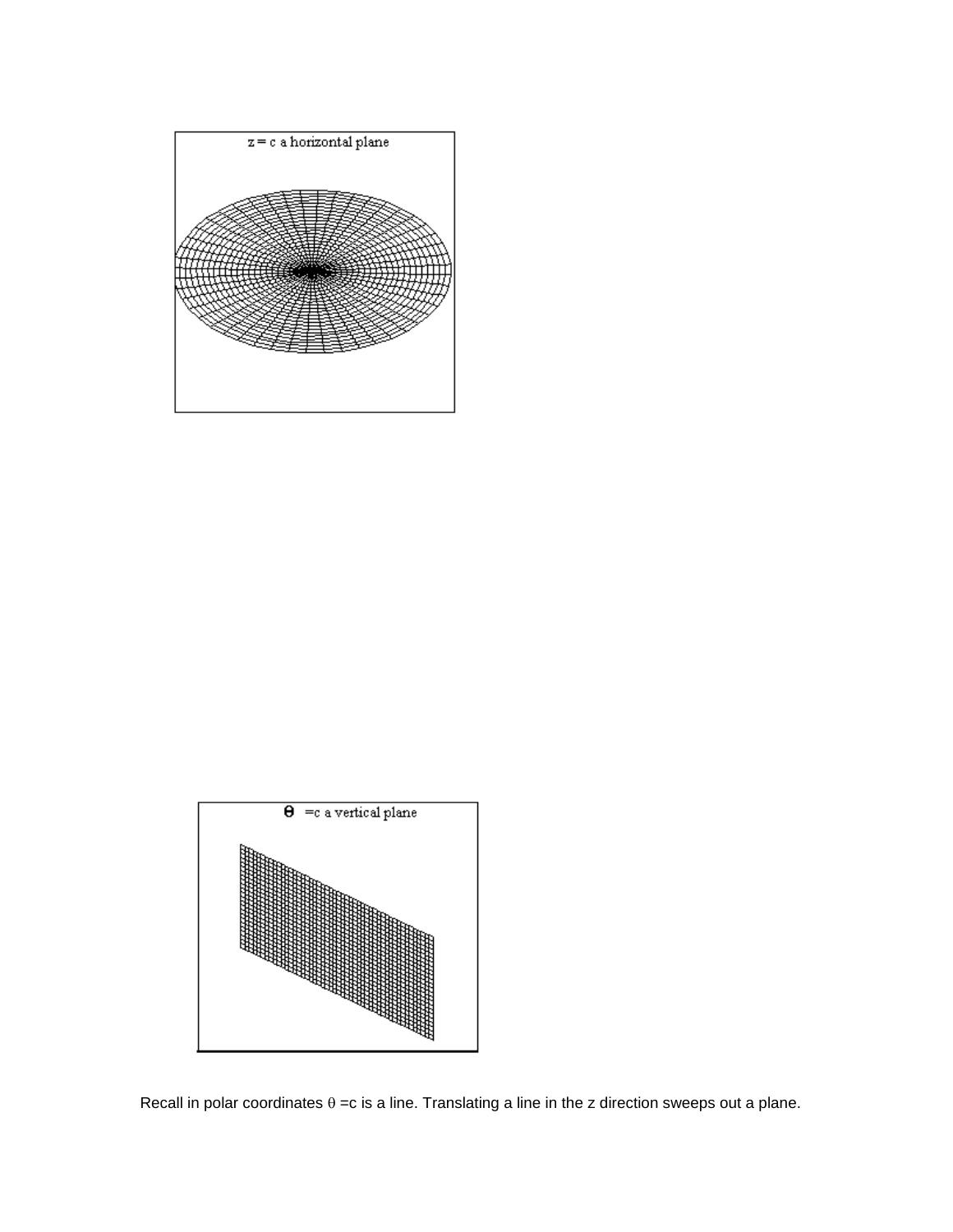

 $r = c$  a vertical cylinder

Recall in polar coordinates  $r = c$  is a circle. Translating a circle in the  $z$  direction sweeps out a cylinder

#### **Conversion to Rectangular coordinates**

In a previous lab we mentioned that Mathcad can only plot over a rectangular domain.

However, we can plot over various other domains by defining a function in cylindrical coordinates

and using the conversion to rectangular coordinates and using what is known as a parametric

surface plot. The details are presented below.

 But first recall the conversion of x and y to polar coordinates:  $x = r \cos(\theta)$   $y = r \sin(\theta)$  In cylindrical coordinates we have:  $x = r \cos(\theta)$   $y = r \sin(\theta)$   $z = z$ 

### **Formatting the computer**

i := 0.. 48  $\theta_i$  :=  $\pi \cdot \frac{i}{2}$ 24  $\frac{1}{2}$  This allows  $\theta$  to vary from 0 to  $2\pi$  in increments of  $\pi/24$ . This is standard for almost every case (as with polar coordinates). If we want a smaller step let i be large enough so that  $\theta$  varies from 0 to  $2\pi$ .

 $j \approx 0..20$  r<sub>j</sub> j 10 This allows r to vary from 0 to 2 in increments of .1. The range on r is dependent on the particular problem. With these definitions we now have a circular domain.

 $X_{i,j} = r_j \cos(\theta_i) - Y_{i,j} = r_j \sin(\theta_i)$  These 2 equations give x and y in terms of cylindrical coordinates.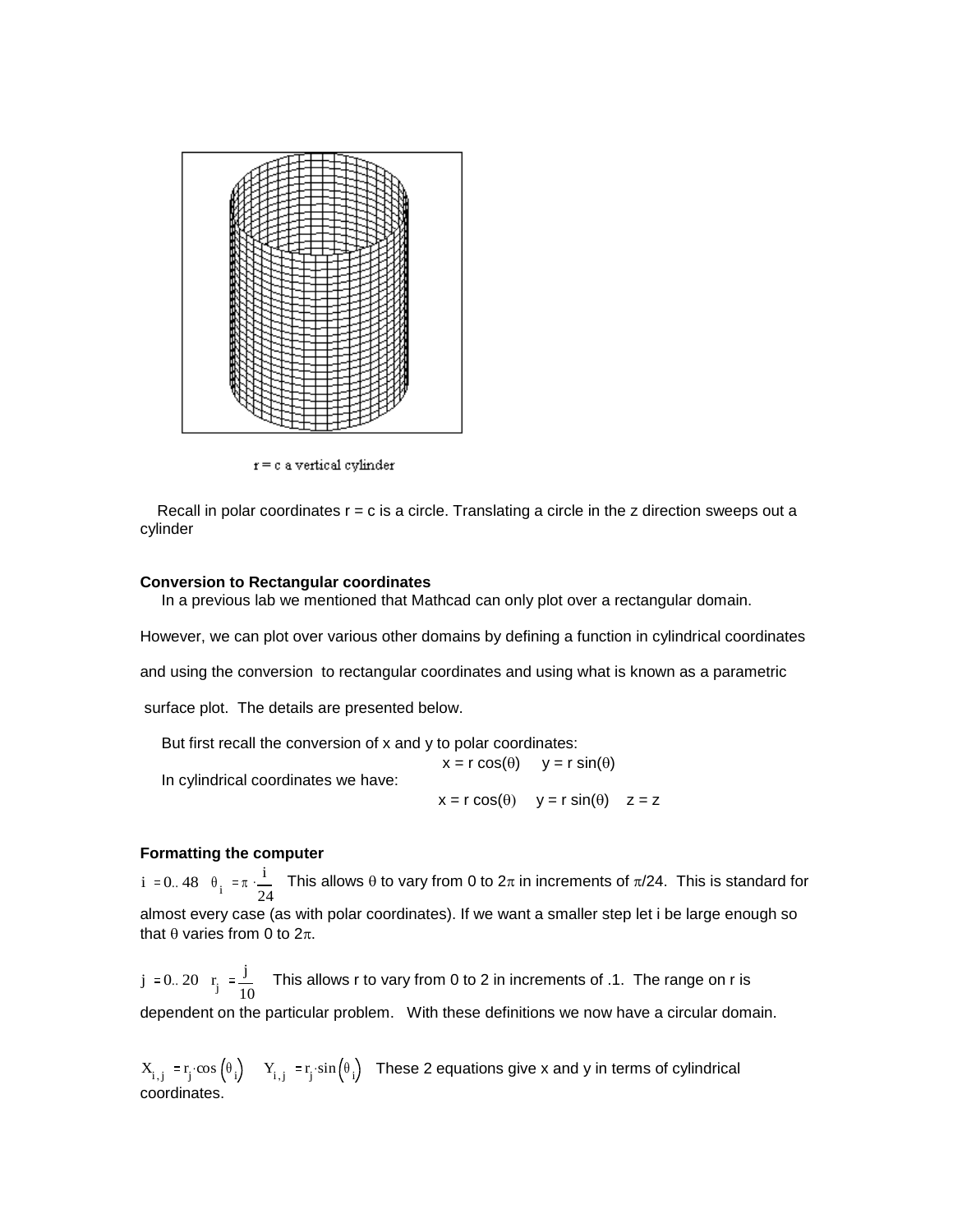$Z_{i,j} = 2 \cdot r_j$  Here we would now define our function  $z = F(r, \theta)$ . To illustrate we're using  $z = 2r$ , a cone.

We proceed as before i.e. we pull down CREATE SURFACE PLOT. However, this time in the box for array we type :( X,Y,Z) as in the figure below. You Must use a Parentheses





i

In this example we graph on an elliptical domain  $i := 0..48$ 

$$
\theta_i := \pi \cdot \frac{1}{24}
$$
 j := 0..20  
\n $r_j := \frac{j}{10}$   
\n $X_{i,j} := (2 \cdot r)_j \cdot \cos(\theta_i)$   $Y_{i,j} := r_j \cdot \sin(\theta_i)$   $Z_{i,j} := 4 \cdot (X_{i,j})^3 + (Y_{i,j})^2$   $Z_{i,j} := 0$ 



 $(X, Y, Z), (X, Y, Z2)$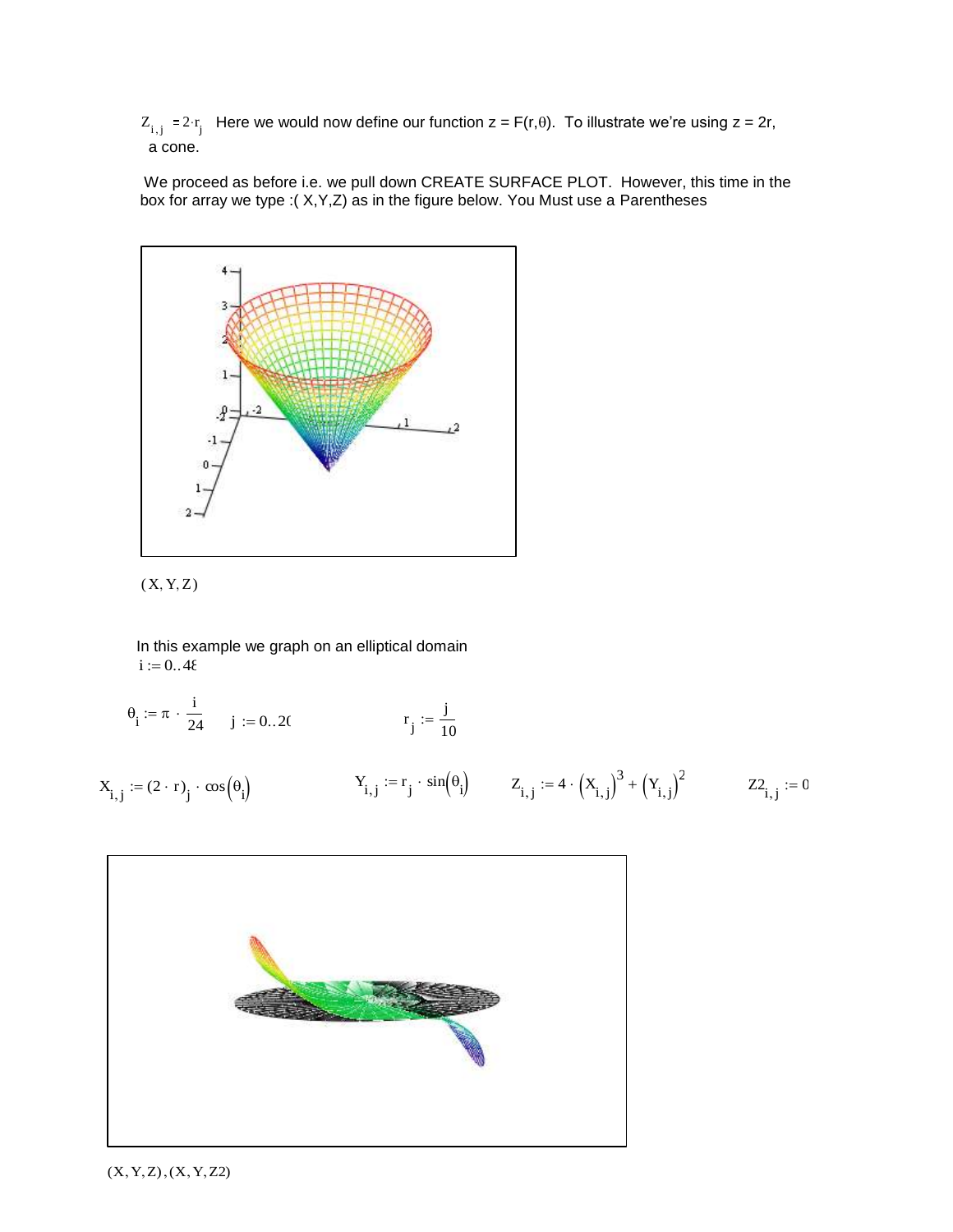Let's do one more example before I turn it over to you. Let's graph the parabaloid  $z=1-x^2-y^2$ over the unit circle i.e.  $r = 1$ .  $z = (1 - x^2 - y^2) = |1 - r^2 \cos^2(\theta)| - r^2 \sin^2(\theta)| = 1 - 2 \cdot r^2$ .

Let's use a step size of  $\pi/48$ 

i := 0.. 96  $\theta_i$  :=  $\pi \cdot \frac{i}{4}$ 48  $\frac{1}{2}$  This allows  $\theta$  to vary from 0 to  $2\pi$  in increments of  $\pi/48$ . This time i goes to 96

 $j \approx 0..20$  r<sub>j</sub> j 20 This allows r to vary from 0 to 1 in increments of 0.5.

$$
X_{i\,,\,j}\,\mathrel{\mathop:}= \!r_j\!\cdot \!\cos\left(\!\theta_{\,i}\!\right) \quad Y_{i\,,\,j}\,\mathrel{\mathop:}= \!r_j\!\cdot \!\sin\left(\!\theta_{\,i}\!\right) \quad Z_{i\,,\,j}\,\mathrel{\mathop:}= \!1-2\!\cdot \!\left(\!r_j\!\right)^2
$$



 $(X, Y, Z)$ 

# **Exercises**

**A. Graph the following functions:**

 **1. z =e - 5r**

2. 
$$
z = r^2
$$

 **3 z = r2cos(2) (consider several rotations)**  Show using the double angle formula for  $cos(2\theta)$  this is the saddle  $z = x^2 - y^2$